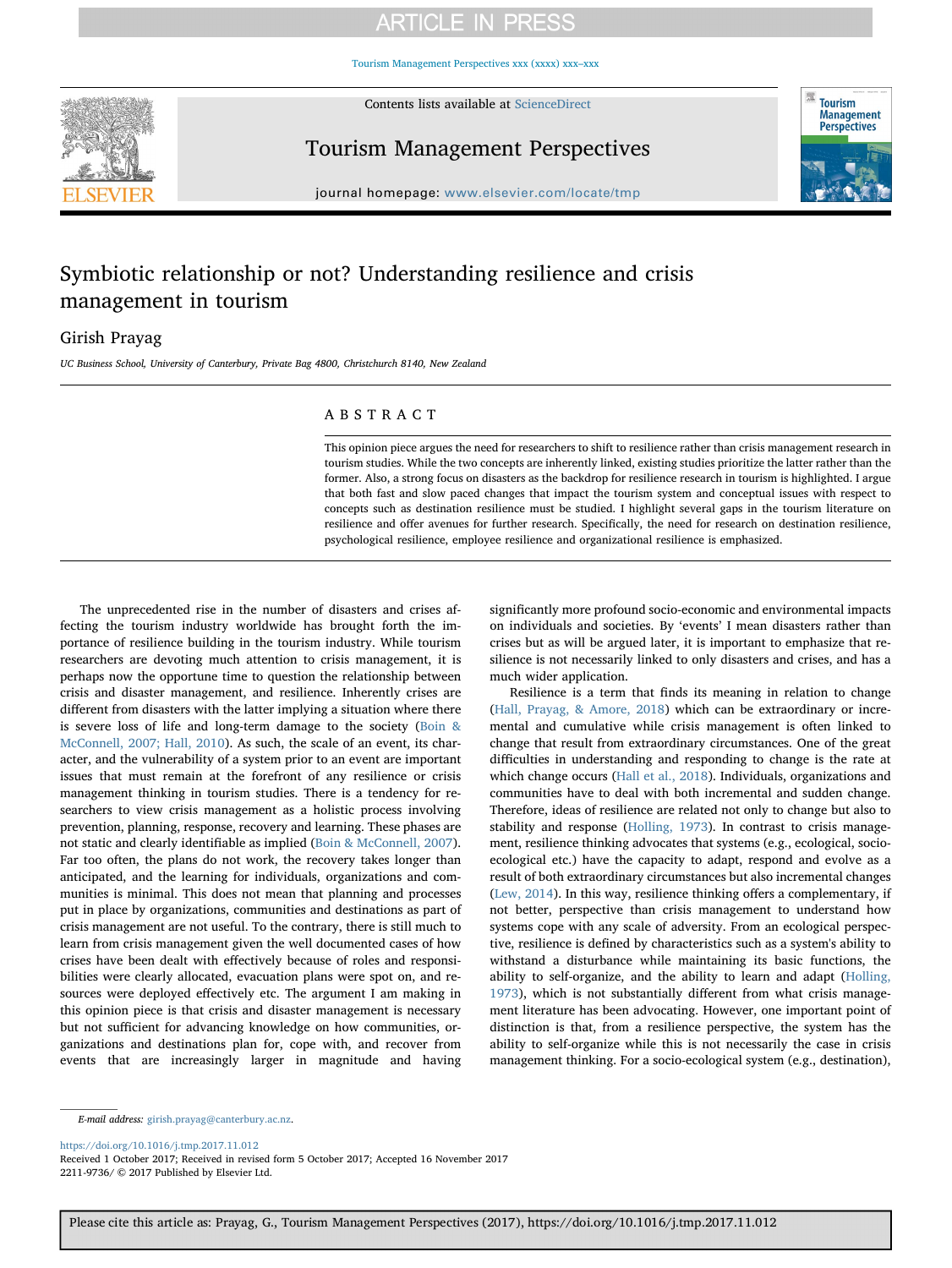this implies that reorganization is endogenous rather than simply being forced by external drivers. Self-organization is enhanced by coevolved ecosystem components and the presence of social networks that facilitate innovative problem solving ([Carpenter, Walker, Anderies, & Abel,](#page-2-4) [2001\)](#page-2-4).

From papers identified in the Scopus database, [Hall et al. \(2018\)](#page-2-1) note that the dominant scales of analysis for resilience are by far those of communities and regions (see also [Bec, McLennan, & Moyle, 2016](#page-2-5)). Resilience research in tourism focuses mainly on major disasters and crises [\(Lew, 2014; Orchiston, 2013](#page-2-3)). As such, the application of resilience thinking in tourism remains in its infancy ([Becken, 2013; Biggs,](#page-2-6) [Hall, & Stoeckl, 2012; Hall et al., 2018](#page-2-6)). Existing studies prioritize system level, for example, as part of a response to climate change ([Becken, 2013\)](#page-2-6), but also vulnerability of the tourism system due to external factors such as terrorism, floods, and economic fluctuations. The lack of studies and the focus on disasters indicate tourism researchers' priorities with respect to resilience thinking so far. An emergent research strand examines linkages between sustainability and resilience [\(Espiner, Orchiston, & Higham, 2017](#page-2-7)). A starting point, for further research is to ask: What is resilience in the first place? What does it mean for tourism studies? There is no agreement among researchers in different fields on whether resilience is a process or an outcome; What types of resilience matters in tourism (economic, psychological, organizational, financial and infrastructural)?; What is the goal(s) of resilience building for individuals, communities, organizations and destinations? Different interpretations of resilience have implications for not only how the tourism system is understood but also how they are designed, managed and governed.

This brings me to an assumption that seems to imbue much of the existing resilience thinking in tourism studies. Researchers seem to assume that the characteristics of socio-ecological systems (e.g., ability to reorganize, learn and adapt, vulnerability etc.) are applicable to the tourism system and that resilience of the tourism system can be built by understanding such specificities. This may not be the case given the nature of the characteristics of the tourism system itself, and its vulnerabilities, rate of change, coping mechanisms, and adaptation, among others. As such from a theoretical perspective, there is a need to identify which of these issues are more salient when researching the resilience of the tourism system. As pointed out by [Adger \(2000\),](#page-2-8) a simple reapplication of ecological resilience concepts to study socio-ecological systems leads to normative and conceptual difficulties. For example, it remains unclear in the tourism literature how destination resilience should be conceptualised and whether community resilience feeds into destination resilience or vice-versa? To what extent crisis and disaster management builds the resilience of the system? There are far more questions than answers as pointed out by [Hall et al. \(2018\).](#page-2-1)

While numerous examples exist to show that the tourism system (e.g., Thailand after the 2004 Tsunami, Christchurch after the 2010 and 2011 Canterbury Earthquakes) has the ability to withstand disturbances, there are equally numerous examples of communities and destinations that struggle with the ability to self-organize, learn and adapt after a disaster. Adaptation and transformation processes to changing environmental, social and economic conditions require initiatives by various tourism actors with different functions in the tourism system, and on different scales of governance, to be able to assess, plan and manage resilience over time [\(Luthe & Wyss, 2014](#page-2-9)). These complexities have yet to be understood and researched adequately in the tourism literature. A concept such as destination resilience is fraught with conceptual difficulties given that destinations in themselves are difficult to define and the resilience of a destination is often a matter of the resilience of its constituents such as tourism dependent communities, organizations and other stakeholders [\(Hall et al.,](#page-2-1) [2018\)](#page-2-1). Beyond macro studies on the resilience of the tourism system as well as conceptual work that defines destination resilience, for example, in the next section, I offer some priorities for resilience research in the tourism field.

### G. Prayag *Tourism Management Perspectives xxx (xxxx) xxx–xxx*

Previous research has observed that there is little direct analysis of the resilience of individuals, whether as tourists, community members or entrepreneurs ([Biggs et al., 2012; Hall et al., 2018; Lew, 2014](#page-2-10)). Extending these studies, researchers should question how resilience can be built by engaging various tourism stakeholders and the driving factors, as well as the conflicts that emanate from resilience building activities. To my mind, issues of social capital, their relationships with the resilience of communities should be given due attention. Several studies argue, for example, that the intensity, type, and governance in tourism destination networks contribute to destination resilience ([Hall](#page-2-1) [et al., 2018](#page-2-1)). Given that social capital is an outcome of relationships and networks among members of a community, it is perhaps time to investigate both conceptually and empirically these linkages between resilience building activities and social capital. The latter can be conceptualised at the individual, firm and community levels. An extension of such studies would also include how resilience building activities contribute to community well-being and quality of life. As we all know, disasters can have profound impacts on community well-being but at the moment linkages with resilience have not been adequately investigated.

Relatedly, the psychology literature abounds of studies examining the psychological resilience of individuals in the face of adversity and ordinary circumstances. The notion of psychological resilience has yet to be embraced in both the tourism resilience and crisis management literatures. From a positive psychology perspective, resilience is an individual asset that can be developed and, therefore, managed. Positive thinking is considered as part and parcel of building psychological resilience, with individuals engaging in such practices being more resilient than others. No doubt that psychological resilience is an outcome of a complex multiscale individual level system dynamic that comprises introspection, social interactions, positive adaptation, emotions, and gene-environment interplay, among others. As tourism researchers, we have yet to understand how individuals in their role as tourists use psychological resilience when faced with adversity at the destination. Psychological resilience is also of relevance to tourism entrepreneurs, given that previous studies suggest that the ability of entrepreneurial ventures to bounce back from crises and disasters depends very much on the resilience of the entrepreneur. Hence, how tourism entrepreneurs use psychological resilience to cope with incremental change and bounce back from disasters is an area that needs much attention to further our understanding of the person-business resilience interface. Different conceptualisations and operationalisations of psychological resilience exist and researchers have to choose wisely which school of thought they adhere to and for what reasons. Several other questions (when are tourists resilient? what shows tourists are resilient? what circumstances attenuate their resilience?) remain to be answered.

In addition, as [Lew \(2014\)](#page-2-3) suggested, new frameworks that encompass slow change variables rather than a sole focus on rapid change through crises and disasters would provide a more comprehensive view of resilience. Frameworks that clearly articulate the interface between crisis management plans and resilience at the destination level are needed. As argued by [Boin and McConnell \(2007\)](#page-2-0), the traditional ways to crisis preparation and response may not suffice in the case of catastrophic events, whereby the effective response for a community will be much dependent on the adaptive behaviours of citizens, local authorities, rescue workers, and organizations, among others. Here in lies the importance of shifting the academic debate to resilience building activities of individuals, organizations, communities and destinations. No matter how comprehensive and robust crisis and disaster management plans are, events such as hurricanes Katrina and Irma have shown that these plans are not enough to mitigate the negative impacts. A question that begs attention is, therefore, how resilience building plans fit into the broader business continuity plans of tourism businesses, communities, and action plans of local government, and which factors make such plans work or not. Unlike crisis management literature, there is